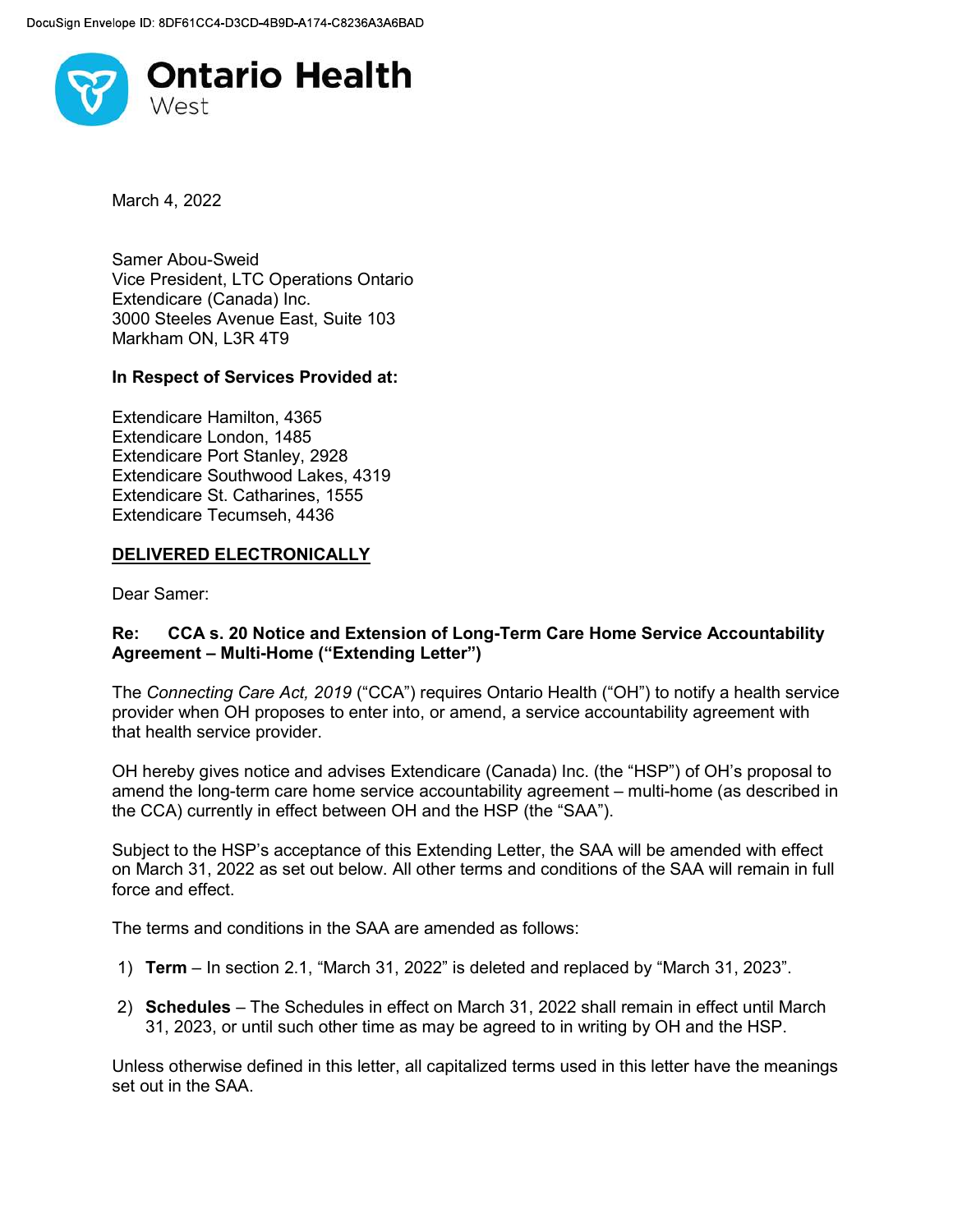CCA s. 20 Notice and Extension of Long-Term Care Home Service Accountability Agreement – Multi-Home ("Extending Letter") March 4, 2022

Please indicate the HSP's acceptance and agreement to the amendments described in this Extending Letter by signing below and returning one full electronic copy of this letter by e-mail no later than the end of business day on March 25, 2022, to Jolene Sankey, Administrative Assistant at OH-West-Reports@ontariohealth.ca.

The HSP and OH agree that the Extending Letter may be validly executed electronically, and that their respective electronic signature is the legal equivalent of a manual signature.

Should you have any questions regarding the information provided in this Extending Letter, please contact Mark Brintnell, Vice President, Performance, Accountability and Funding Allocation at Mark.Brintnell@ontariohealth.ca.

Sincerely,

Susan difft

Susan deRyk Chief Regional Officer Ontario Health Central and West

c. Matt Anderson, Chief Executive Officer of Ontario Health

Signature page follows